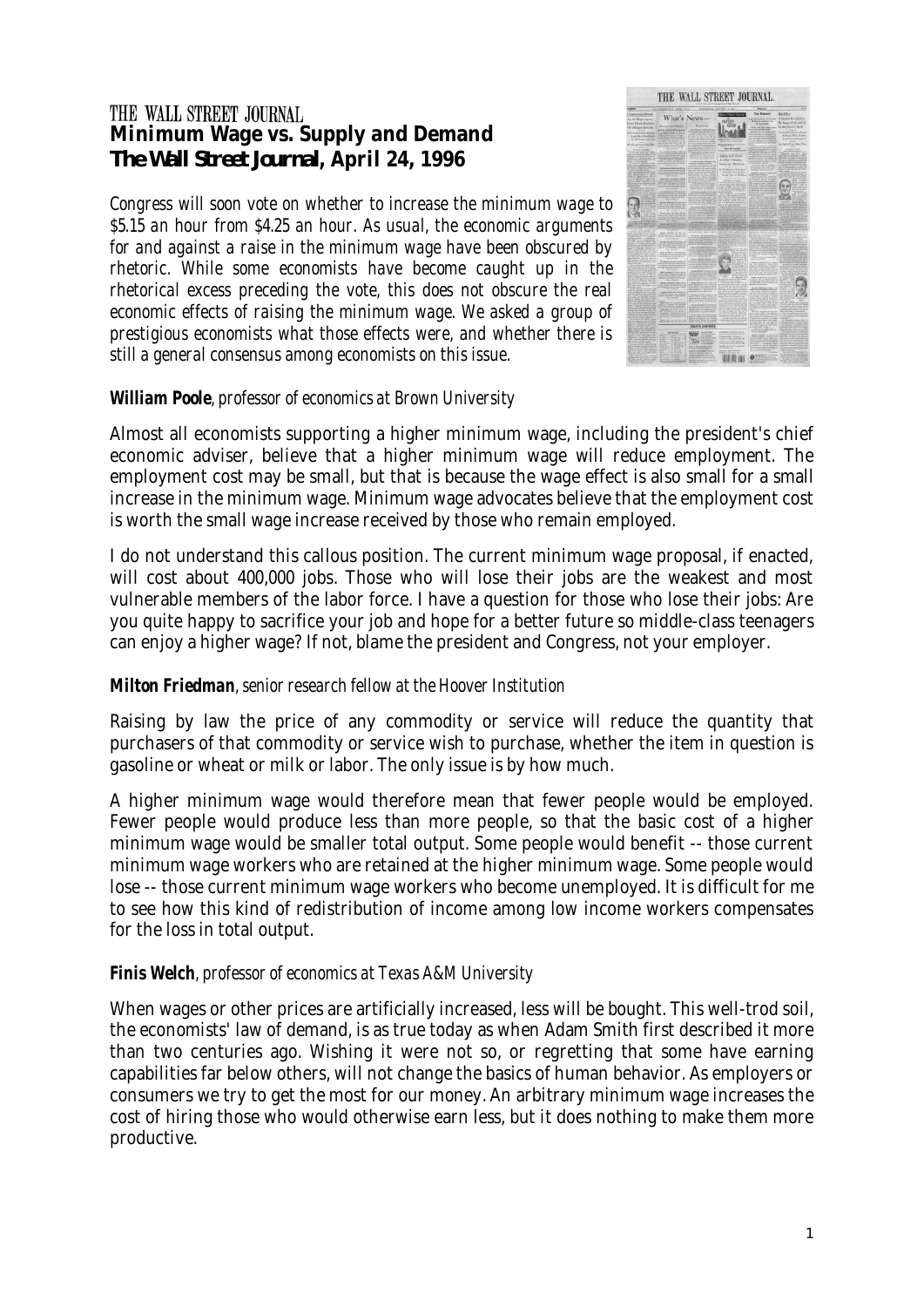In recent years there have been a handful of ad hoc examples or studies reporting cases where the minimum wage has increased and employment apparently did not fall. Foremost among these is the New Jersey/Pennsylvania comparison by Princeton Professors David Card and Alan Krueger. But re-examination of their data has raised so many questions that the study is generally dismissed by professional economists. Their finding, and that of a handful of other examples, should not surprise. Many things affect employment, and the minimum wage is only one. If we can disprove the law of demand by presenting seemingly anomalous examples, we can also prove that smoking does not cause cancer by pointing to a few old people who smoke.

The proof is not in the isolated example. Rather it is in the preponderance of the data, and there the picture is clear. On April 1, 1990, the federal minimum hourly wage was increased from \$3.25 to \$3.80. One year later it was increased to \$4.25. Over the course of these two increases national average employment of low wage labor fell relative to other employment; teenage employment fell relative to adult employment; employment of high school dropouts fell relative to employment of those with more education; employment of blacks fell relative to that of whites and employment of Hispanics fell relative to that of non-Hispanics. If the minimum is again increased, we can expect a repeat performance. Increasing the minimum will make some jobs more attractive -- it will also make them harder to get.

#### *David F. Bradford, professor of economics and public affairs at Princeton University*

Apart from the details of enforcement, the minimum wage law can be described as saying to the potential worker: "Unless you can find a job paying at least the minimum wage, you may not accept employment." When it is put this way, it is hard to understand why anyone would think such a law a good idea, and it is hard to imagine that it could be to the advantage of many workers. I do not think that many economists regard the minimum wage as more than a political palliative. About the best one can say is that if it isn't too high it won't do too much harm.

#### *David Neumark, professor of economics at Michigan State University*

Minimum wages do reduce the employment of the most affected workers, such as teenagers and young adults. While the overall effects appear to be quite small, the disemployment for the lowest-wage workers is quite substantial.

There is still a general consensus about this among economists. This consensus may have weakened slightly, but most economists are quite skeptical of the research claiming that minimum wages either raise employment or do not reduce employment.

#### *Robert Eisner, professor emeritus of Northwestern University*

With perfect competition, the higher the price the lower the quantity demanded. Thus, forcing wages higher must certainly reduce employment. Some economists may consider that argument relevant yet support raising the minimum wage because the increases in incomes for those still employed will outweigh the employment losses. And low wage employers, facing modest increases in costs similar to those of their competitors, will be able to pass them on in slightly higher prices.

But economists have learned that labor markets are far from perfect. Low wage workers may not be able to find the employers that will pay them what they are worth. And employers may refuse to offer the higher wage necessary to attract needed new workers if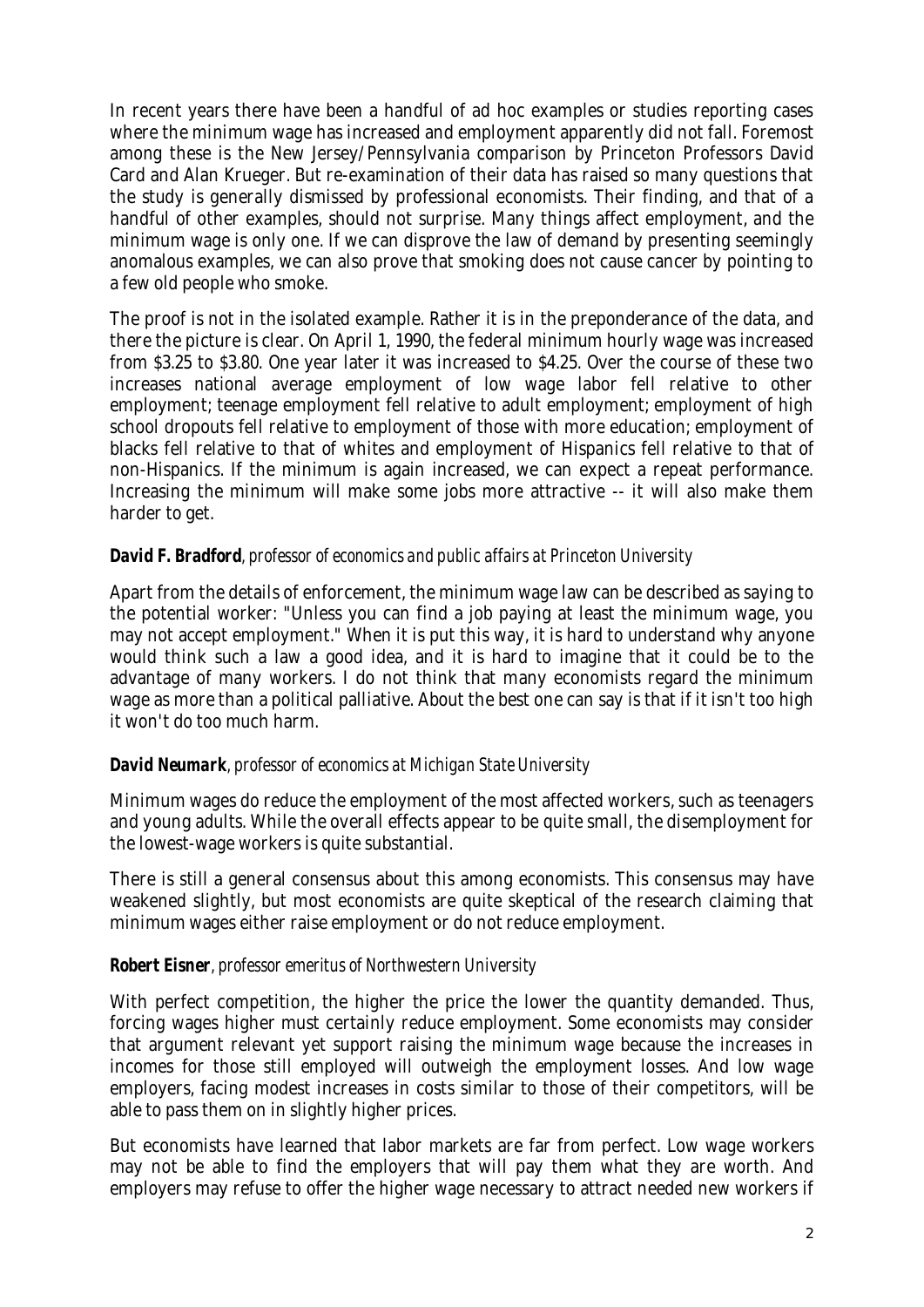that higher wage necessitates the added expense of higher wages for current employees. If existing employee wages were already higher because of a higher minimum wage, the additional workers could and would be recruited without that extra cost. Thus, most economists may now accept recent studies that found that raising minimum wages caused little or no reduction in employment, and in some cases apparently increased it. They may see that the very modest minimum wage boost currently proposed would clearly raise incomes of low wage workers and that neither modern economic theory nor the facts indicate that it would cost them their jobs.

### *Martin Feldstein, professor of economics at Harvard University*

An increase in the minimum wage would undoubtedly reduce employment and total working hours. The decline in employment would be concentrated among the least skilled and least educated. Minority youth would be the most seriously affected group in the population.

Although economists may differ in their estimates of the magnitude of the employment declines that would result from a rise in the minimum wage, I believe that there is an overwhelming consensus that the higher minimum wage would reduce employment and that those who are displaced will be the low-skilled youth who now have the hardest time in getting work. The experience of Europe, where the unemployment rate has now reached twice that of the United States, shows the danger of traveling along the road to higher minimum wages.

## *Brad Schiller, professor of economics at American University*

President Clinton and his secretary of labor would have us believe that low wage workers are "trapped" in minimum-wage jobs forever, and are therefore unable to support their families. The real issue, then, is not who is holding a minimum wage job on any given day, but how long workers stay at minimum wage jobs.

A multiyear Labor Department-funded survey (The National Longitudinal Surveys of Youth) reveals that few workers stay at minimum wage jobs very long. After one year, six out of 10 minimum wage entrants no longer work at any minimum wage job (including secondary jobs). Only 1.5 out of 10 minimum wage entrants has any minimum wage job after three years of labor-force activity. If workers don't stay long at a McDonald's outlet, the wages paid in such outlets don't gauge living standards very well.

The evident upward mobility of low wage workers shifts the focus of the minimum wage debate from arguments over the effects of a higher minimum (e.g. the extent of job losses) to its intended purpose. If the motivation behind a minimum-wage increase is to raise living standards, upward mobility renders that policy less effective and less necessary. Any job losses on the first rung of the income ladder cause larger income losses over time. The extent of job losses on that first rung are distorted by coverage gaps in the Fair Labor Standards Act -- most entry-level jobs for teens are exempt. That's why economic studies of employment generate such conflicting results, not because there's been any change in economic theory.

#### *William A. Niskanen, chairman of the Cato Institute*

The minimum wage helps some low skilled workers at the expense of those who are even less skilled. Most of those who benefit are secondary workers from families that are not poor. Many of those who lose the opportunity for legal employment are from poor families.